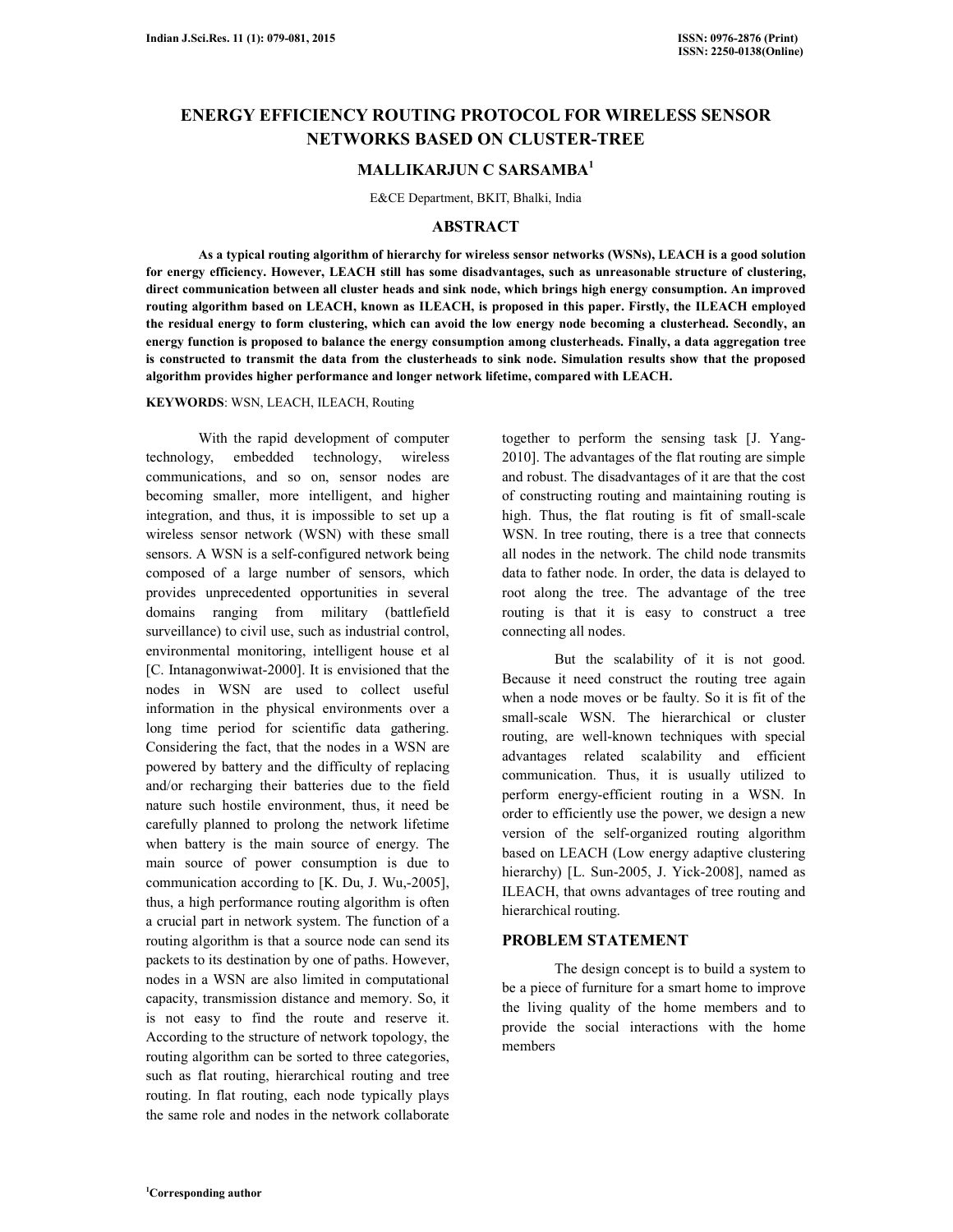## **RELATED WORK**

 The main goal of routing algorithms is to efficiently reduce the energy consumption of nodes when it need transmit data to the destination. Currently, the routing problem has been received extensive attention. There are all kinds of routing algorithms being proposed in the WSN. Directed Diffusion (DD) [M. Haenggi-2005] is a typical flat routing. Directed diffusion is data-centric in that all communication is for named data. That can achieve energy saving by selecting empirically good paths and by carrying out data aggregation. The main shortcoming of DD is that the flooding algorithm is used in DD, which reduces the energy efficiency of DD. In [D. Kumar-2009], the authors presented two new algorithms under name PEDAP (Power data gathering and aggregation protocol PEDPA), which are near optimal minimum spanning tree based routing schemes. The proposed algorithms are effective in prolonging the network lifetime. However, PEDAP demands that each node can obtain energy information of its neighbors and needs involve sink in forming spanning tree. So the scalability of the algorithmis not good. Low-Energy Adaptive Clustering Hierarchy protocol (LEACH) [J. Yick-2008] is one of the most popular distributed cluster-based routing algorithms in WSNs. In LEACH, the concept of round is used. That is to say that the CHs is randomly selected by a formulation in each round. And each node in network can get one chance to become a CH. LEACH provides WSN with many good features, such as save energy by data fusion. However, the CHs need directlycommunication with sink, it consume the precious energy of nodes for doing that. In [L. Sun-2005], an enhancement over the LEACH was proposed, named LEACH-C, uses a centralized clustering algorithm. Compared with LEACH, because LEACH-C can evenly disperse the CHs throughout the network, LEACH-C abstain better performance. But LEACH-C needs the global information in the network, so it is fitter of the small-scale network. There are some other algorithms proposed in that used other method to save energy. Although the above typical adaptive algorithms achieve good energy efficiency of WSN, most of them need to know the current knowledge of location and/or othernetwork information. So there are some methods to improve the performance of them.

#### **SYSTEM DESIGN**

## **Existing System**

 We know some defects ofLEACH. For instance, the selection of cluster heads does not use energy. The direct result is that the low power node can become a cluster head; it will deplete its energy quickly.

 The member nodes choose a cluster head to join in only by distance between themselves and a cluster head. It may result in the formation of the minimum cluster or the maxim cluster. That is energy balance against among all nodes of the network.

#### **Proposed System**

 When nodes compete to become a cluster head, residual energy would be used in the process. When one non-cluster head node chooses to join in a cluster, it will use the residual energy of the cluster head and the distance between the cluster head and sink node. Cluster heads use multi-hop method to communication with sink by a tree.

#### **Working Methodology**

 We know the fact that ILEACH uses cluster-treestructure to collect data. It can reduce the energyConsumption of cluster heads, thus the load is balancedamong the nodes of the network. ILEACH achieves better energy efficiency. There are threemain reasons contributing the effect.One reason is thatILEACH chooses a cluster head in accordance with itsresidual energy. The second reason is that member nodechooses a CH to join in according to the residual energy of aCH and the distance to a CH. The third reason is that data istransmitted along the tree that connects all nodes. That canreduce the energy consumption of a CH. Because allclusterheads in LEACH directly communicate with sinknode, the energy consumption is higher than that ofILEACH. All nodes in DIRECT directly communicate withthe sink, the energy consumption of it is the highest. Comparison with the other algorithms, ILEACHhas longer network lifetime. The main reason is thatILEACH integrate energy and distance to construct clusters.Thus, the probability of low energy node becoming a CH islow, and it can balance the energy consumption amongnodes of the network by data aggregation tree. So ILEACHachieves longer network lifetime than that of the other twoalgorithms.